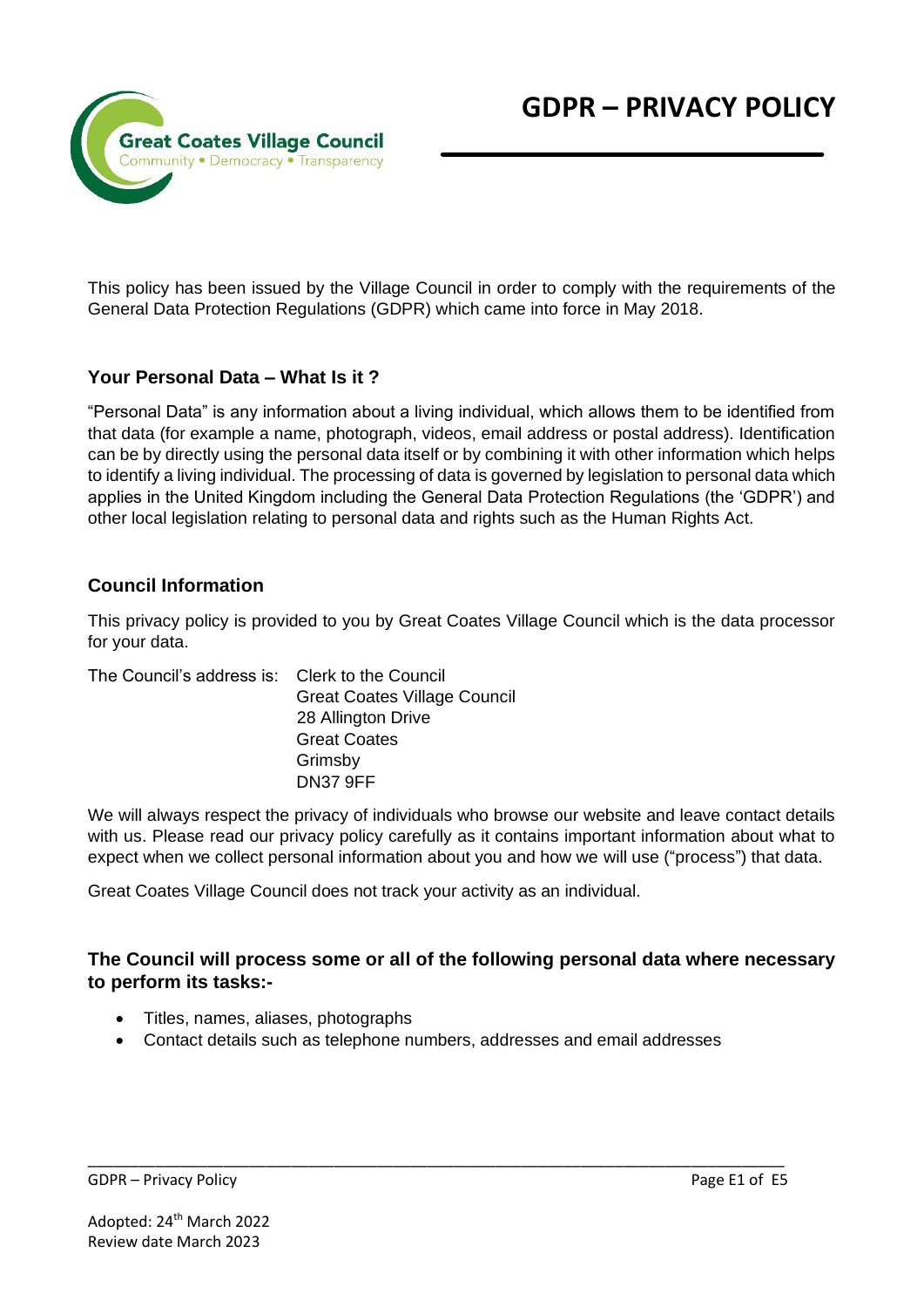# **The council will comply with data protection law. This says that the personal data we hold about you must be:**

- Used lawfully, fairly and in a transparent way.
- Collected only for valid purposes that we have clearly explained to you and not used in any way that is incompatible with those purposes.
- Relevant to the purposes we have told you about and limited only to those purposes.
- Accurate and kept up to date.
- Kept only as long as necessary for the purposes we have told you about.
- Kept and destroyed securely including ensuring that appropriate technical and security measures are in place to protect your personal data from loss, misuse, unauthorised access and disclosure.

# **We use your personal data for some or all of the following purposes:-**

To deliver public services including to understand your needs to provide the services that you request and to understand what we can do for you and inform you of other relevant services;

- To confirm your identity to provide some services;
- To contact you by post, email and telephone;
- To prevent and detect fraud and corruption in the use of public funds and where necessary for the law enforcement functions;
- To enable us to meet all legal and statutory obligations and powers including any delegated functions
- To promote the interests of the Council;
- To maintain our own accounts and records;
- To seek your views, opinions or comments;
- To notify you of changes to our facilities, services, events and staff, councillors and role holders;
- To send you communications which you have requested and that may be of interest to you. These may include information about campaigns, appeals, other new projects or initiatives;
- To process relevant financial transactions including grants and payments for goods and services suppled to the Council.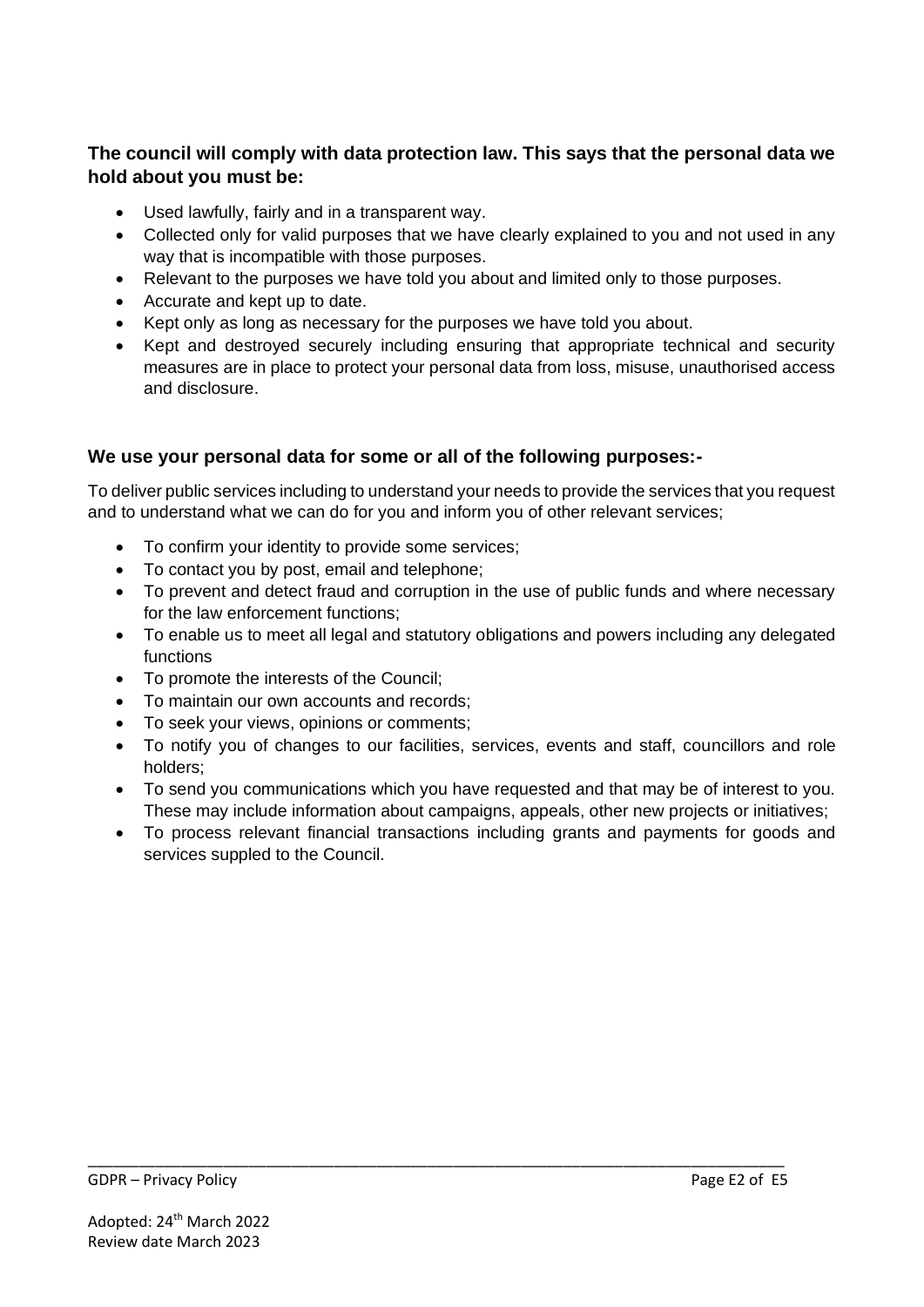# **What is the legal basis for processing your personal data ?**

The Council has always required a legal basis to processing personal data. The General Data Protection Regulations include five lawful basis for local Councils. It is possible for more than one to apply at the same time. The five basis are:-

**Compliance with legal obligations:** The Council is a Village Council and has certain powers and duties. Most of your personal data is processed for compliance with a legal obligation which includes the discharge of the Council's statutory functions and powers. Sometime when exercising these powers or duties it is necessary to process personal data of residents or people using the Council's services. We will always take into account your interests and rights. This privacy policy sets out your rights and the Council's obligations to you in detail.

**Contractual Necessity:** We may also process personal data if it is necessary for the performance of a contract with you, or to take steps to enter into a contract.

**Consent:** Sometimes the use of your personal data requires your consent. On these occasions we will first obtain your consent to that use.

**Vital Interest:** It is possible to process personal information to protect an individual without their consent e.g. in a life or death situation where emergency contact information is needed.

**Public Interest:** When the Village Council is acting in the public interest, personal data may be processed if it is necessary to undertake the tasks.

# **Sharing your personal data:-**

The Council will implement appropriate security measures to protect your personal data. This section of the Privacy Policy provides information about the third parties with whom the Council may share your personal data. These third parties also have an obligation to put in place appropriate security measures and will be responsible to you directly for the manner in which they process and protect your personal data. It is likely that we may need to share your data with some or all of the following (but only when necessary):

- North East Lincolnshire Council
- Contractors (such as contracted cleaning company)

We may ned to share your personal data we hold with them so that they can carry out their responsibilities to Great Coates Village Council. If we work together for a joint purpose that involves your personal data we are joint data controllers. This means those involved are all responsible to you for how we process your data. If there is no joint purpose then each data controller is independent and is individually responsible to you.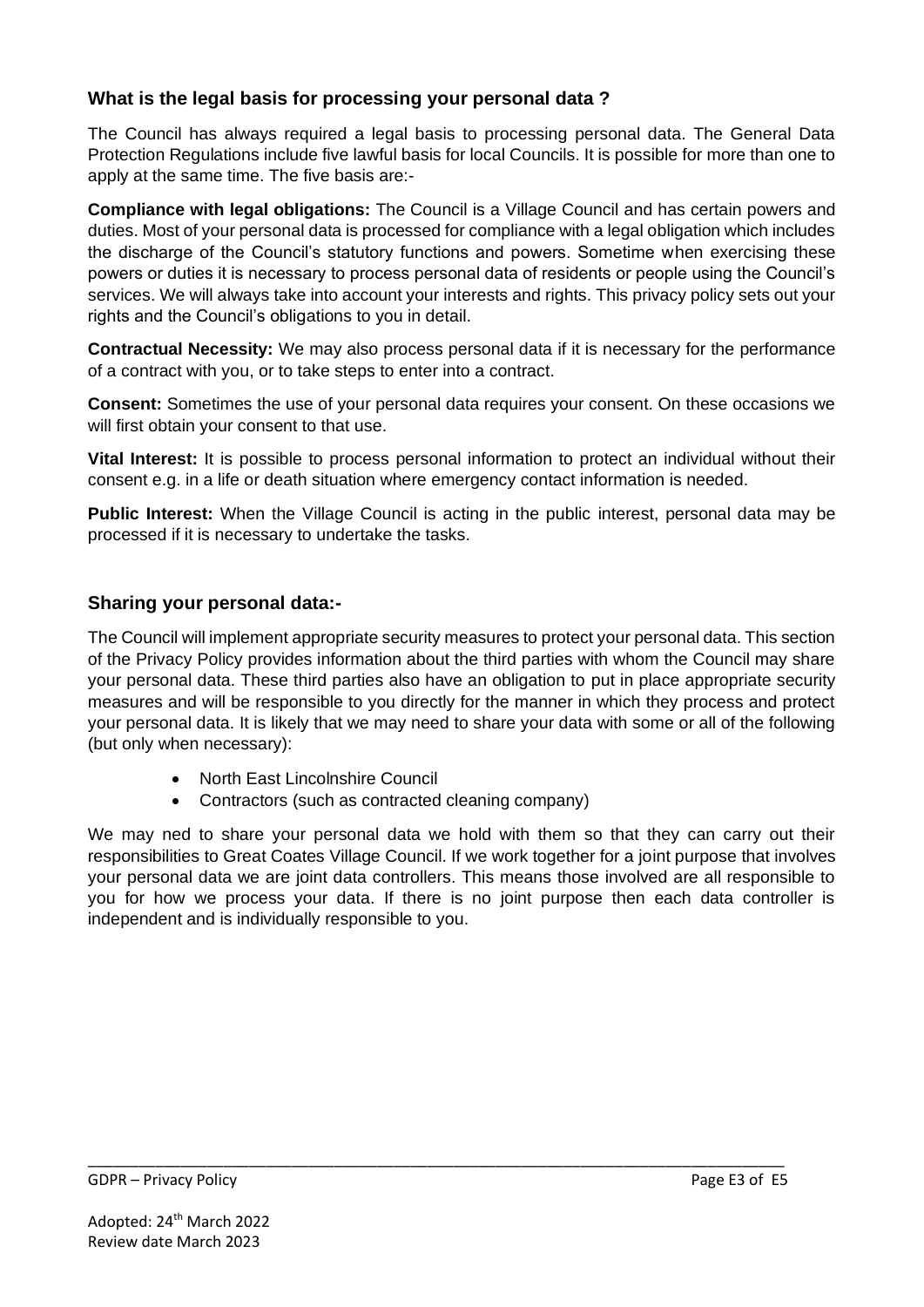## **How long do we keep your personal data ?**

We will keep some records permanently if we are legally required to do so. We may keep some other records for an extended period of time. For example, it is current best practice to keep financial records for a minimum period of eight years to support HMRC audits or provide tax information. We may have legal obligations to retain some data in connection with our statutory obligations as a public authority. The Council is permitted to retain data in order to defend or pursue claims. In some cases the law imposes a time limit for such claims (for example 3 years for a personal injury claim or 6 years for contract claims). We will retain some personal data for this purpose as long as we believe it is necessary to be able to defend or pursue a claim. In general, we will endeavour to keep data only for as long as we need it. This means that we will delete it when it is no longer needed.

# **Your rights and your personal data**

You have the following rights with respect to your personal data:-

When exercising any of the rights listed below, in order to process your request, we may need to verify your identity for your security. In such cases we will need you to respond with proof of your identity before you can exercise these rights.

The right to be informed – e.g. through this policy. The right to access personal data we hold on you. At any time, you can request the data we hold on you as well as why we have it, who has access to it and where it was obtained from. We will respond to requests within one month of receiving them. There is no charge for the first request.

The right to correct and update the personal data we hold on you – If the data we hold on you is out of date, incomplete or incorrect you can inform us and we will update it.

The right to have your personal data deleted – If you feel we should no longer be using it or are using it unlawfully. When we receive your request we will then either confirm that it has been deleted or explain why it cannot be deleted e.g. because we need it to comply with a legal obligation.

The right to object to processing of your personal data or to restrict it to certain purposes only – You can request us to stop processing your data or ask to restrict what we do with it. When we receive your request, we will let you know if we are able to comply or if we have a legal obligation to continue.

The right to data portability – You can request that we transfer data to another controller. Where this is feasible, we will do this within one month of receiving your request.

The right to withdraw your consent – To the processing at any time for any processing of data to which consent was obtained. Please use the contact details below to do this.

The right to lodge a complaint – with the Information Commissioner's Office. You can contact the Information Commissioners Office on 0303 123 1113 or via email to [casework@ico.org.uk](mailto:dataprotectionfee@ico.org.uk) or by post to Wycliffe House, Water Lane, Wilmslow, Cheshire, SK9 5AF.